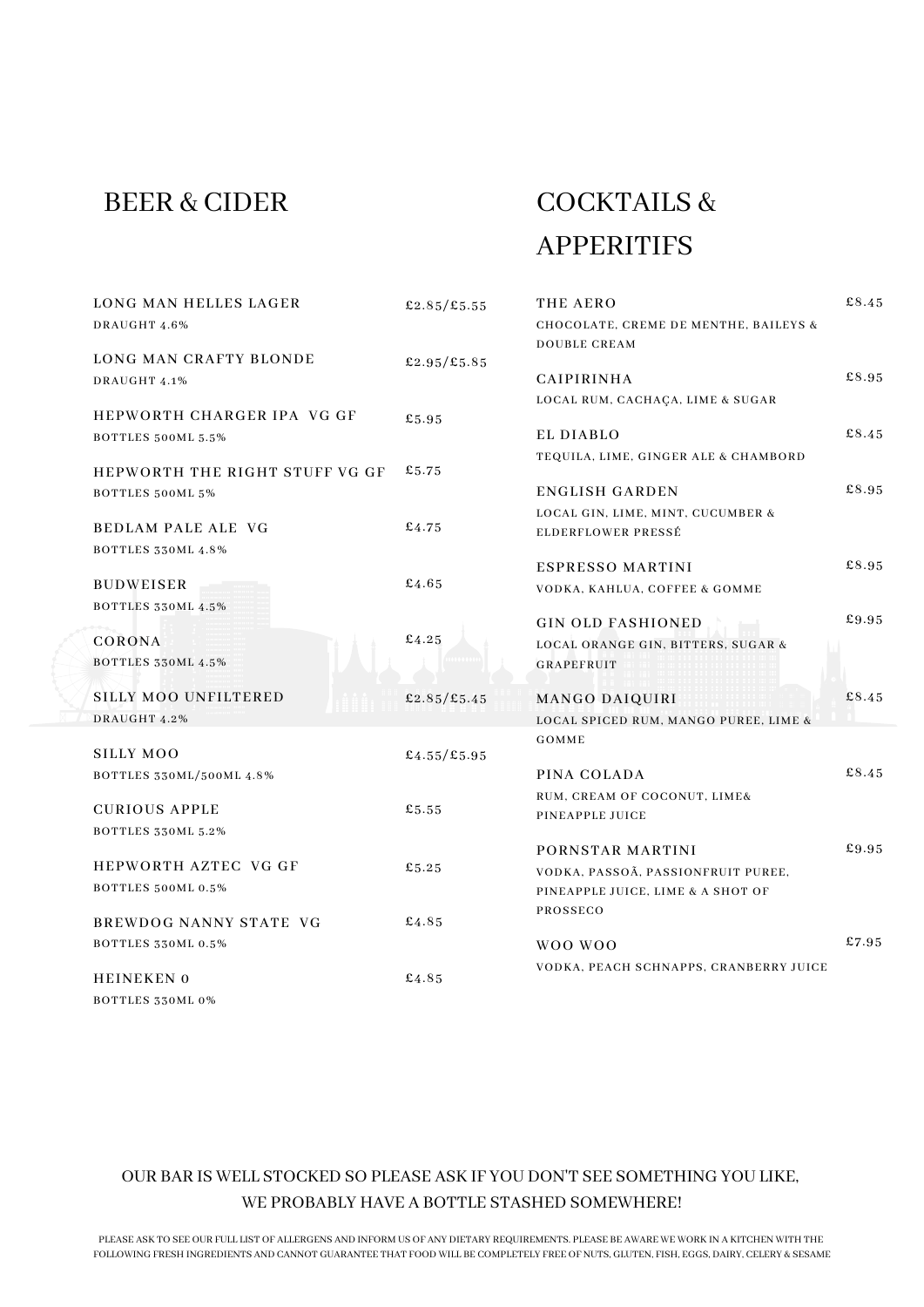# COCKTAILS & APPERITIFS

| WHITE RUSSIAN                              | £8.95 | GINS                                |
|--------------------------------------------|-------|-------------------------------------|
| VODKA, KAHLUA & DOUBLE CREAM               |       |                                     |
|                                            |       | <b>BEEFEATER</b>                    |
| COSMOPOLITAN                               | £8.95 | <b>BEEFEATER PINK</b>               |
| VODKA, COINTREAU, LIME & CRANBERRY         |       | <b>BOMBAY SAPHIRE</b>               |
|                                            |       | <b>BRIGHTON GIN</b>                 |
| <b>NEGRONI</b>                             | £8.95 | <b>G &amp; H BRITISH SUMMERTIME</b> |
| GIN, CAMPARI & FLAME ZESTED ORANGE         |       | <b>G &amp; H LONDON DRY</b>         |
|                                            |       | HASTINGS STRAWBERRY GIN             |
| LONG ISLAND ICE TEA                        | £8.95 | HYKE SUSSEX ORANGE GIN              |
| VODKA, GIN, TEQUILA, COINTREAU,            |       |                                     |
| <b>RUM &amp; COKE</b>                      |       | <b>VODKA</b>                        |
| <b>BRAMBLE</b>                             | £8.95 | STOLICHNAYA                         |
|                                            |       | MADAM JENNIFER BUBBLE PLATE VODKA   |
| <b>B &amp; G GIN, LEMON &amp; CHAMBORD</b> |       | <b>BLACKDOWN SUSSEX VODKA</b>       |
| <b>MAI TAI</b>                             | £8.95 |                                     |
| DISSARONO, COINTREAU, RUM, LIME &          |       | RUM                                 |
| PINEAPPLE                                  |       |                                     |
|                                            |       | <b>CAPTAIN MORGAN SPICED</b>        |
| PINA COLADA                                | £8.95 | <b>CAPTAIN MORGAN DARK</b>          |
| COCONUT, DARK RUM, LIGHT RUM &             |       | <b>MALIBU WHITE RUM</b>             |
| PINEAPPLE                                  |       | MAD CITY BOTANICAL RUM              |
|                                            |       | HARLEY HOUSE SPICED TOFFEE RUM      |
| <b>OLD FASHIONED</b>                       | £9.95 | WHISKEY                             |
| WOODFORD BOURBON, ORANGE &                 |       |                                     |
| <b>BITTERS</b>                             |       | <b>JAMESONS</b>                     |
|                                            |       | <b>BELL'S BLENDED</b>               |
| MANHATTEN                                  | £9.95 | <b>WOODFORD RESERVE</b>             |
| <b>BOURBON, VERMOUTH &amp; CHERRY</b>      |       | <b>DRAMBUIE</b>                     |
|                                            |       | <b>JACK DANIELS</b>                 |
| <b>FRENCH MARTINI</b>                      | £8.95 |                                     |
| CHAMBORD, VODKA & PINEAPPLE JUICE          |       | <b>BRANDY</b>                       |
| <b>BELLINI</b>                             | £8.45 | <b>COURVOISIER COGNAC</b>           |
| <b>RASPBERRY OR PEACH &amp; PROSECCO</b>   |       | HARLEY HOUSE PLUM BRANDY            |
|                                            |       |                                     |
| <b>KIR ROYAL</b>                           | £9.95 | <b>SHOTS</b>                        |
| <b>CREME DE CASSIS &amp; CHAMPAGNE</b>     |       |                                     |
|                                            |       | TUACA                               |
| <b>MARTINI</b>                             | £9.95 | LIMONCELLO                          |
| VODKA or GIN, SHAKEN or STIRRED, WET,      |       | <b>BAILEYS</b>                      |
| DRY or EXTRA DRY DIRTY OLIVE OR LEMON      |       | SAMBUCA                             |

### OUR BAR IS WELL STOCKED SO PLEASE ASK IF YOU DON'T SEE SOMETHING YOU LIKE, WE PROBABLY HAVE A BOTTLE STASHED SOMEWHERE!

# SPIRITS & MIXERS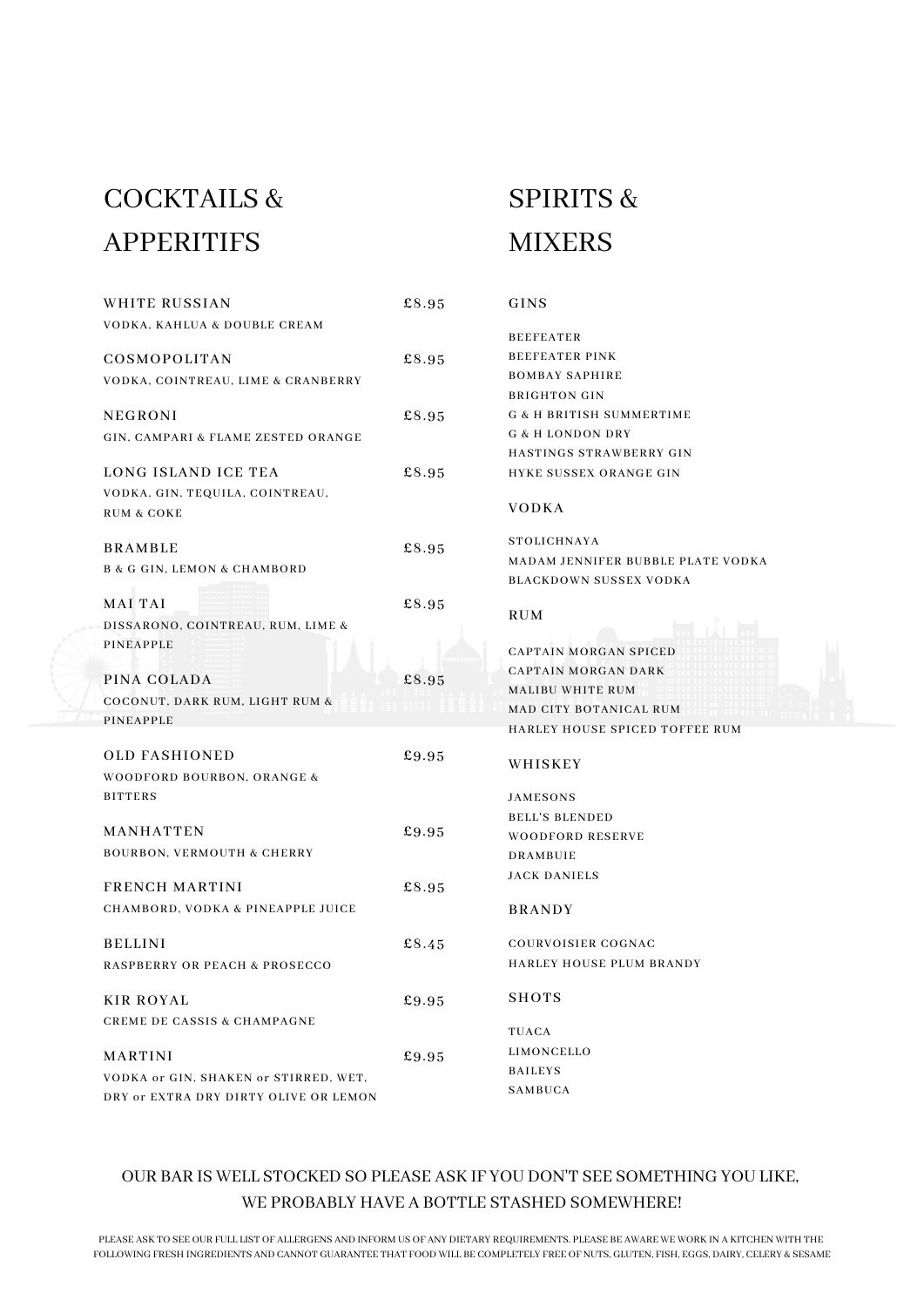### WHITES REDS

#### POUILLY-FUSSÉ

FRANCE £61.95 SOFT, RICH, DRY WHITE WITH SUBTLE NOTES OF VANILLA, STONE FRUIT & CREAM

125ML £16.75 175ML £18.95 250ML £21.55

#### DE CHANSAC SAUVIGNON BLANC

FRANCE £28.95 FRESH & CRISP WITH GOOSEBERRY, CITRUS & TREE FRUIT NOTES

125ML £5.95 175ML £7.15 250ML £8.95

#### GIANNITESSARI PINOT GRIGIO

ITALY £32.95 DRY, MEDIUM BOLDNESS WITH NOTES OF CITRUS, PINEAPPLE & APPLE

125ML £7.15 175ML £8.15 250ML £11.25

#### LES BÊTES ROUSSES

FRANCE £19.95 MEDIUM-BODIED, DRY WITH HINTS OF BLACKBERRY AND CHERRY 125ML £4.65 175ML £5.95 250ML £7.85

#### QUEBRADAS CHARDONNAY

CHILE £24.95 BOLD, SWEET & SOFT, FULL OF APRICOT, TROPICAL FRUIT & BUTTERSCOTCH. 125ML £6.15 175ML £7.55 250ML £8.95

#### LOUIS MOREAU

PETIT CHABLIS £36.95 A DRY, ACIDIC WHITE WITH NOTES OF PEAR AND APPLE 125ML £8.25 175ML £9.75 250ML £13.95

#### LA CREMA

SONOMA COAST £57.95 BOLD, DRY, BUTTERY WHITE WITH NOTES OF HONEY, PEAR AND APPLE 125ML £14.75 175ML £17.95 250ML £20.45

#### EMPREINTE VOUVRAY

FRANCE £38.15 LIGHT, DRY WINE WITH FULL EARTHY NOTES WITH HINTS OF PEACH & CITRUS. 125ML £9.75 175ML £11.95 250ML £14.55

#### DOURO

PORTUGAL £43.50 DARK FRUITS SUCH AS PLUM & BLACKBERRY WITH EARTHY AND SMOKEY NOTES 125ML £10.75 175ML £13.75 250ML £15.15

#### FIRE GULLY SHIRAZ

AUSTRALIA £49.25 BOLD, VIBRANT & DRY WITH A NOSE OF DARK STONE FRUIT, LIQUORICE AND SMOKE 125ML £12.10 175ML £14.95 250ML £17.15

#### MARQUÉS DE REINOSA RIOJA

SPAIN £34.15 ACIDIC, DRY WITH A BOLD PROFILE. NOTES OF CHERRY, PEPPER & DRIED FRUIT. 125ML £8.95 175ML £10.45 250ML £12.55

#### LES BÊTES ROUSSES

FRANCE £19.95 BOLD, TANNIC, DRY WITH A FRUITY ACIDIC PROFILE NOTES OF PLUM AND CHERRIES 125ML £4.65 175ML £5.95 250ML £7.85

#### LES MURIERS PINOT NOIR

FRANCE £33.95 BOLD WITH SLIGHT ACIDITY FULL OF CHOCOLATE, CEDAR & RASPBERRY 125ML £8.55 175ML 10.75 250ML £12.95

### CUVÉE M MALBEC

FRANCE £23.95 MEDIUM BOLDNESS, DRY WITH A SLIGHT ACIDITY. NOTES INCLUDE A SLIGHT SWEETNESS OF CHERRY WITH A CHOCOLATE FINISH 125ML £7.65 175ML £8.95 250ML £10.85

#### CHÂTEAUNEUF-DU-PAPE

FRANCE £61.25 A BOLD RED WITH MEDIUM ACIDITY. SUBTLE HINTS OF OAK, CHOCOLATE & RED FRUIT 125ML £17.95 175ML £19.75 250ML £21.45

#### TACORA RESERVA MERLOT

CHILE £37.55 BOLD, SMOOTH AND DRY WITH NOTES OF BLACKBERRY, PEPPER AND PLUM 125ML £9.15 175ML £11.75 250ML £13.55